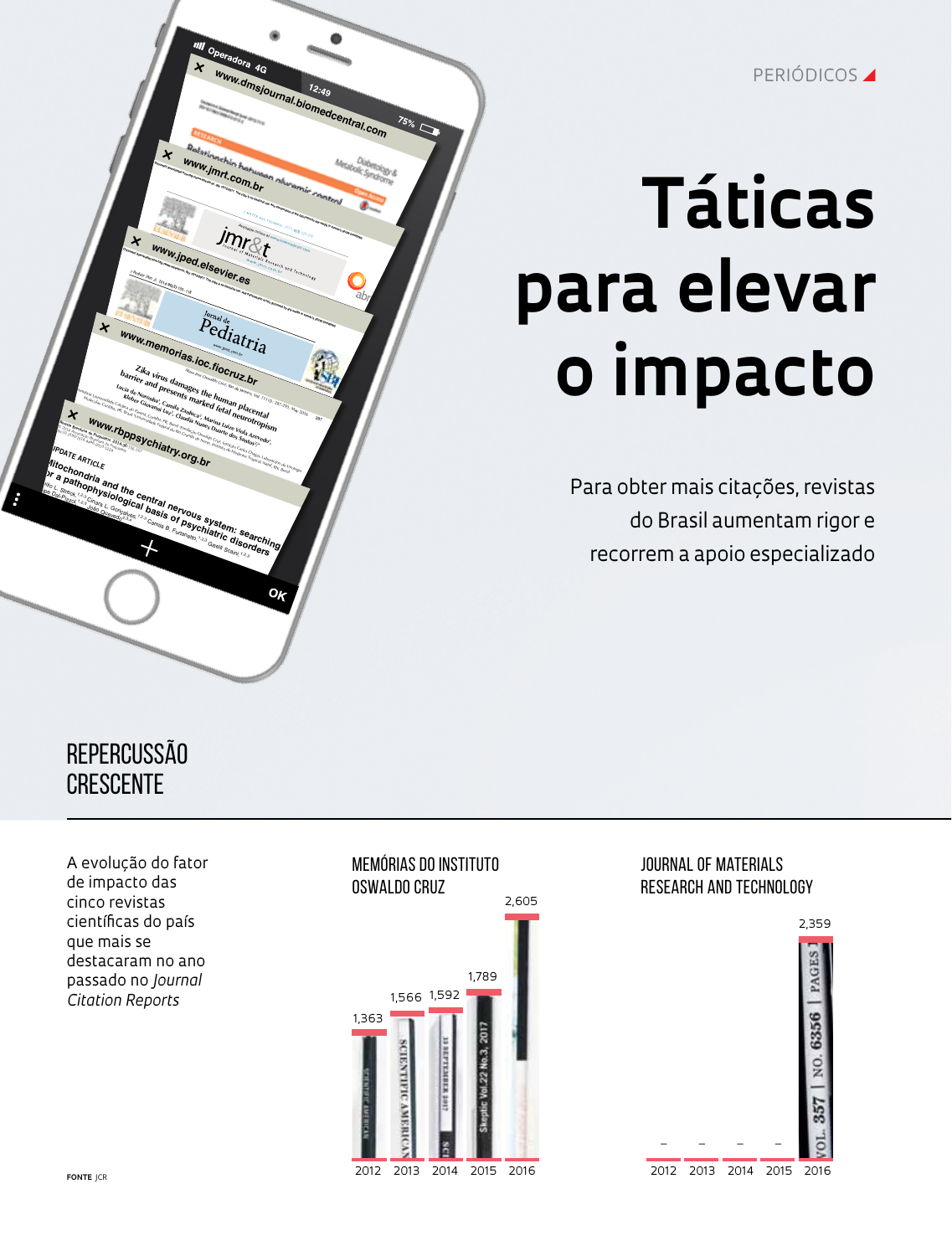m conjunto de revistas científicas<br>
cas publicadas por instituições<br>
brasileiras conseguiu elevar seu<br>
impacto a um patamar que, emcas publicadas por instituições brasileiras conseguiu elevar seu impacto a um patamar que, embora modesto para os padrões internacionais, é inédito para o ambiente nacional. Segundo o relatório de 2017 do *Journal Citation Reports* (*JCR*), base de dados da Clarivate Analytics, cinco periódicos de acesso aberto entre os mais de 130 do país indexados na base Web of Science tiveram em 2016 um fator de impacto (FI) superior a 2. Significa que, em média, os artigos dessas revistas publicados no biênio anterior foram citados em outros periódicos pouco mais de duas vezes em 2016. No relatório de 2015, apenas três títulos do Brasil haviam obtido esse desempenho.

Uma novidade foi a ascensão do *Journal of Materials Research and Technology,*  cujo desempenho foi medido pelo *JCR* pela primeira vez em 2017 e já despontou em segundo lugar entre os periódicos do país, com FI de 2,359. A publicação foi criada em 2011 pela Associação Brasileira de Metalurgia, Materiais e Mineração (ABM) e há cinco anos adotou uma estratégia agressiva para ganhar visibilidade. Primeiro, associou-se à Elsevier, a maior editora científica do mundo, passando a ser publicada na plataforma da empresa.<br>
Figure 2.1 and 2.1 and 2.1 and 2.1 and 2.1 and 2.1 and 2.1 and 2.1 and 2.1 and 2.1 and 2.1 and 2.1 and 2.1 and 2.1 and 2.1 and 2.1 and 2.1 and 2.1 and 2.1 and 2.1 and 2.1 and 2.1 an

Depois, buscou de forma ativa artigos de pesquisadores do exterior. "Quando a revista foi lançada, teve classificação desfavorável no sistema Qualis, da Capes, que apoia a avaliação da pós-graduação brasileira, e encontrou dificuldade em atrair bons autores nacionais. Decidimos ir atrás de estrangeiros", diz o editor-chefe, Marc André Meyers. Dos 203 autores que assinaram artigos da revista em 2015, 50 eram brasileiros e 153 estrangeiros de 20 países.

Brasileiro radicado nos Estados Unidos, professor da Universidade da Califórnia, San Diego, Meyers assumiu o comando da revista em 2013 e ajudou a posicioná-la. O corpo editorial foi reformulado. "Atraímos pesquisadores com produção reconhecida de países como Reino Unido, Alemanha e Rússia. O apoio da ABM e do editor-associado Sergio Neves Monteiro tem sido essencial", diz. O desempenho no *JCR* aumentou o número de *papers* submetidos. Este ano, o periódico deve publicar 120 artigos, selecionados entre mais de mil submissões.

O periódico com FI mais elevado entre os brasileiros já aparecia em primeiro lugar em levantamentos anteriores do z. Criado há 108 anos e referência em doenças tropicais, o *Memórias do Instituto Oswaldo Cruz* ampliou seu FI de 1,789 citação por artigo em 2015 para



## Diabetology & Metabolic **SYNDROME**





## Jornal de Pediatria Revista Brasileira de Psiquiatria

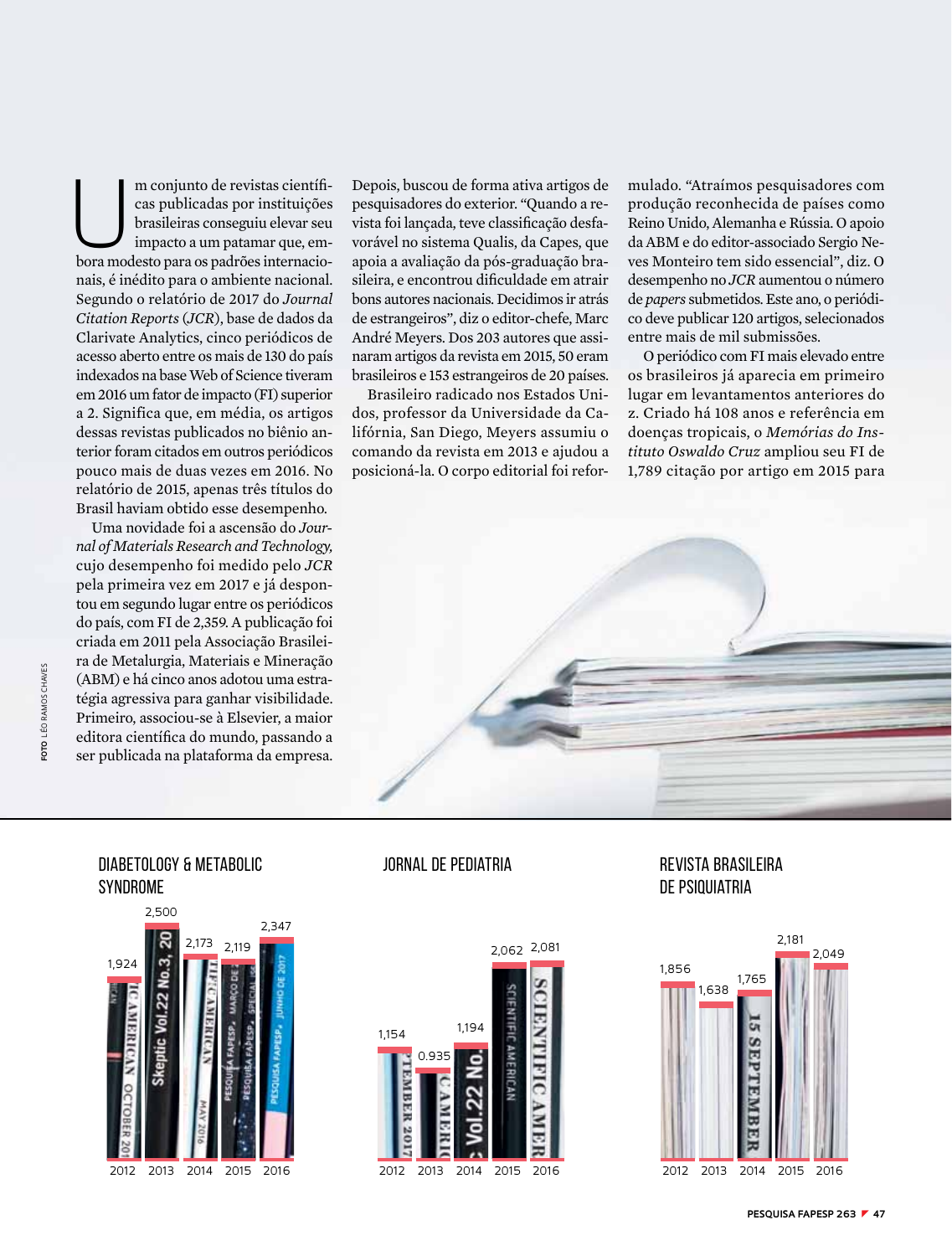## O perfil das 10 revistas do Brasil de maior impacto

| Periódico                                            | Fator de<br>impacto | Acesso<br>aberto | Colecão<br>SciELO | Editora<br>internacional |
|------------------------------------------------------|---------------------|------------------|-------------------|--------------------------|
| Memórias do Instituto Oswaldo Cruz                   | 2,605               | v                | v                 |                          |
| Journal of Materials Research and Technology         | 2,359               | ✔                | x                 | Elsevier                 |
| Diabetology & Metabolic Syndrome                     | 2,347               | ✔                |                   | BioMed Central/Springer  |
| Jornal de Pediatria                                  | 2,081               | ✔                | ✔                 | Elsevier                 |
| Revista Brasileira de Psiquiatria                    | 2,049               | v                | V                 |                          |
| Brazilian Journal of Medical and Biological Research | 1.578               | v                | V                 |                          |
| Jornal Brasileiro de Pneumologia                     | 1,496               | v                | ✔                 |                          |
| <b>Brazilian Journal of Infectious Diseases</b>      | 1,468               | v                | v                 | Elsevier                 |
| Journal of Venomous Animals and Toxins               | 1,447               | v                |                   | BioMed Central/Springer  |
| <b>Including Tropical Diseases</b>                   |                     |                  |                   |                          |
| Revista de Saúde Pública                             | 1,353               | v                | ✔                 |                          |
|                                                      |                     |                  |                   |                          |

2,605 em 2016 e espera crescer ainda mais nos próximos levantamentos. Ocorre que, em 2016, a Organização Mundial da Saúde declarou emergência em relação aos casos de microcefalia causados pela epidemia de zika e recomendou que os resultados de pesquisa sobre a doença fossem divulgados antes de submetidos a uma avaliação por pares rigorosa. O objetivo era acelerar a circulação da informação sobre uma doença pouco conhecida. O *Memórias* criou um sistema de *fast track*, via rápida em inglês, para receber artigos sobre zika. "Dois artigos que publicamos, um que descrevia a primeira identificação do vírus no Brasil e outro sobre a detecção do zika na placenta, foram bastante citados", conta a editora-chefe, Claude Pirmez, pesquisadora da Fundação Oswaldo Cruz.

A revista resolveu ampliar o *fast track* para artigos sobre outras doenças epidêmicas, como dengue e febre amarela. "Avaliamos que o futuro da divulgação científica esteja em publicar *preprints*", diz a editora, referindo-se ao modelo em que os resultados de pesquisa são disponibilizados na web antes da avaliação de revisores (*ver* Pesquisa FAPESP *nº 254*). Ao mesmo tempo, a revista se tornou mais rigorosa: o número de *papers* rejeitados representa hoje mais de 60% do total e o número de artigos publicados por ano caiu de 180 em 2015 para 120 hoje. "Consideramos que é importante ser mais seletivo para conseguir evidenciar a boa ciência que é feita no país."

Um denominador comum na estratégia das revistas é o esforço para tornar a seleção de artigos mais rigorosa. A *Revista Brasileira de Psiquiatria* é outro exemplo. Como a quantidade de manuscritos submetidos vem crescendo, a proporção de artigos rejeitados chegou a 70% do total em 2017, ante 50% em 2016. "Nossa meta é chegar em 2018 a 85%", diz o editor-chefe, Antonio Egidio Nardi, do Instituto de Psiquiatria da Universidade Federal do Rio de Janeiro. O periódico teve FI de 2,049 em 2016, ante 1,391 em 2009, quando entrou na lista do *JCR* pela primeira vez. A boa evolução, diz Nardi, teve início nos anos 1990, quando a revista passou a publicar só artigos em inglês.

## **apoio editorial**

Algumas revistas buscaram apoio editorial especializado para melhorar seu desempenho. Há alguns anos, a Elsevier ofereceu a periódicos do Brasil, que em geral pertencem a sociedades científicas e universidades, a oportunidade de terceirizarem seu processo de organização e publicação de artigos. Pouco mais de uma dezena de revistas contratou esses serviços, que, no entanto, não está mais disponível. "Houve uma confusão em setores da comunidade científica e surgiram críticas de que estávamos encampando as revistas, o que não era verdade", diz Dante Cid, vice-presidente de relações acadêmicas da Elsevier na América Latina.

Mas há outras opções de apoio. Terceira publicação do país no ranking do *JCR*, com FI de 2,347 citações por artigo, a *Diabetology & Metabolic Syndrome* associou-se à BioMed Central (BMC), plataforma de revistas on-line e de acesso aberto vinculada ao grupo Springer Nature. A BMC adota em suas publicações estratégias para ampliar o FI, como a designação de um corpo editorial de alto nível e capaz de prospectar

bons artigos, e a alta seletividade no processo de revisão, mesmo que isso implique na publicação de um número pequeno de *papers*. Uma estratégia recente para atrair bons artigos foi a redução no prazo de avaliação – o periódico demorava 100 dias para dar a primeira resposta a autores e hoje toma essa decisão em 45 dias. Segundo Sergio Vencio, editor da revista, a rapidez não levou a um afrouxamento dos critérios de seleção. "Recentemente, eu não conseguia revisores para um artigo e sugeri à BMC dar uma resposta positiva com base em apenas um parecer. Eles não permitiram." A revista se dedica a temas de pesquisa transversais, que interessam a endocrinologistas, cardiologistas, geriatras e educadores físicos. "O Brasil tem uma comunidade de pesquisa em diabetes forte, mas seus membros publicavam no exterior. Identificamos um nicho", diz Vencio.

Em comum, as revistas com maior FI investiram em um processo de internacionalização e dispõem de editores ativos, observa Abel Packer, coordenador da biblioteca SciELO (sigla de Scientific Electronic Library Online). "São periódicos que se aperfeiçoaram seguidamente. Os primeiros da lista só publicam artigos em inglês já há bastante tempo, o que amplia o universo de citantes", diz. Muitas dessas revistas são das áreas de saúde e de biologia. Segundo Packer, o maior FI se explica, além da qualidade dos periódicos, pelo fato de que essas áreas têm um padrão de citações maior do que outras disciplinas. "Entretanto, ao relativizar por área temática, outros periódicos se destacam, como os de ciências agrárias. *Scientia Agricola* é o melhor exemplo: foi o periódico de maior impacto relativo em 2015 e é o terceiro em 2016." A SciELO é um programa criado pela FAPESP em 1997, com apoio do Conselho Nacional de Desenvolvimento Científico e Tecnológi-